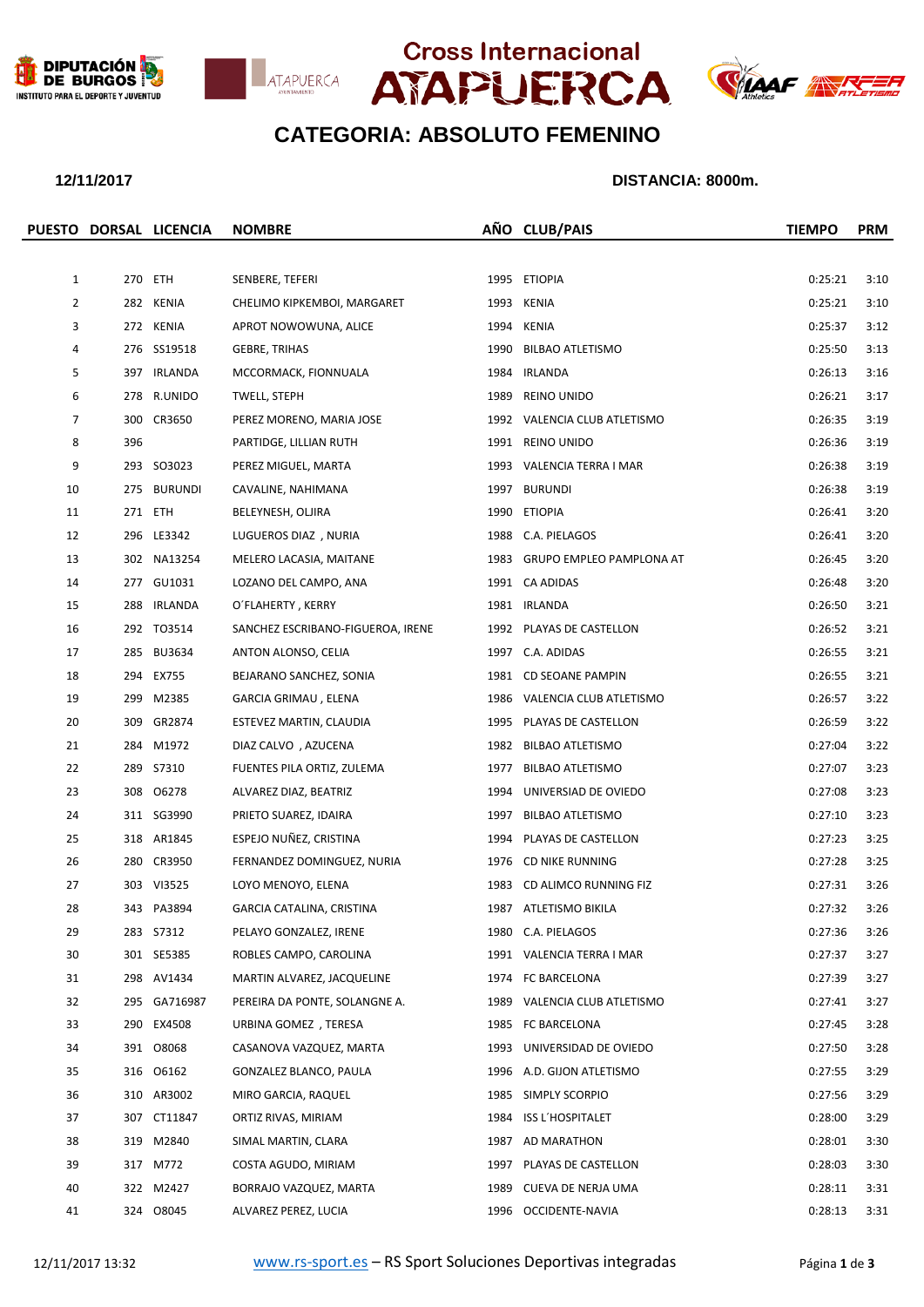







# **CATEGORIA: ABSOLUTO FEMENINO**

### **12/11/2017 DISTANCIA: 8000m.**

| 42 | 341 AR3306   | CABEDO SERRANO, PATRICIA        | 1986 | RIOJA AÑARES                                  | 0:28:15 | 3:31 |
|----|--------------|---------------------------------|------|-----------------------------------------------|---------|------|
| 43 | 291 SA4270   | MARTIN BORGAS, GEMA             | 1987 | <b>BILBAO ATLETISMO</b>                       | 0:28:24 | 3:32 |
| 44 | 320 M9968    | MORALES GARCIA, LUCIA           |      | 1977 CD SEOANE PAMPIN                         | 0:28:26 | 3:33 |
| 45 | 306 CT5117   | MAS SANZ, MONTSE                |      | 1979 FC BARCELONA                             | 0:28:31 | 3:33 |
| 46 | 374 M6323    | MARTINEZ SERRANO, Mª ISABEL     |      | 1981 A.D. MARATHON                            | 0:28:32 | 3:33 |
| 47 | 395 CT17873  | PINO CREIXENTI, INGRID          |      | 1995 FC BARCELONA                             | 0:28:37 | 3:34 |
| 48 | 360 SG3945   | SER MARTIN, DIANA DEL           |      | 1995 CLUB ATLETISMO VALLADOLID                | 0:28:45 | 3:35 |
| 49 | 325 AB1185   | TORO SAIZ, Mª JOSE DE           |      | 1976 ATLETAS RODENSES                         | 0:28:46 | 3:35 |
| 50 | 327 CT8898   | RAMON SALAMAÑA, BARBARA         | 1983 | A.A. PALAMOS                                  | 0:28:49 | 3:36 |
| 51 | 305 GA1655   | FERNANDEZ BARBOSA, LETICIA      |      | 1992 RIA FERROL ARENAL                        | 0:28:50 | 3:36 |
| 52 | 335 NA14334  | PACHA URTEAGA, VANESA           |      | 1982 HIRU-HERRI                               | 0:28:55 | 3:36 |
| 53 | 286 BU2797   | CAMPO SASTRE, LIDIA             |      | 1991 UBU-CAMPOS DE CATILLA                    | 0:28:57 | 3:37 |
| 54 | 338 SS18220  | SANZ RODRIGUEZ, AINOHA          | 1989 | CLUB GOIBERRI GARAIA                          | 0:28:58 | 3:37 |
| 55 | 378 VI3473   | ANDUAGA TORRES, CLAUDIA         |      | 1996 A.D. MARATHON                            | 0:28:59 | 3:37 |
| 56 | 362 BI7930   | TORRE GONZALEZ, ANDREA DE LA    |      | 1997 PAMPLONA ATLETICO                        | 0:29:04 | 3:37 |
| 57 | 312 M2197    | VIÑARAS OTEO, CLARA             | 1993 | SUPER AMARA BAT                               | 0:29:06 | 3:38 |
| 58 | 353 V19744   | UREÑA RODENES, MARIA            | 1996 | PLAYAS DE CASTELLON                           | 0:29:10 | 3:38 |
| 59 | 383 M710     | SANCHEZ-PUEBLA FDEZ, LIDIA      |      | 1996 PLAYAS DE CASTELLON                      | 0:29:15 | 3:39 |
| 60 | 329 SO3306   | HERNANDEZ ASENSIO, ELISA        |      | 1977 AD CAPISCOL                              | 0:29:16 | 3:39 |
| 61 | 389 BU3582   | PARDILLA PLAZA, SARA            | 1996 | ARANDA CONDADO DE HAZA                        | 0:29:25 | 3:40 |
| 62 | 372 LO7215   | SANZ DEL RIO, PAULA             | 1990 | EDM. CAYON HELIDOS DICA                       | 0:29:43 | 3:42 |
| 63 | 390 SS19459  | IBAÑEZ ALDA, MARIA              |      | 1995 ATLETICO SAN SEBASTIAN                   | 0:29:43 | 3:42 |
| 64 | 364 M6415    | RAMOS MARTINEZ, ESTHER          |      | 1983 CLUB CORREDORES DE MADRID                | 0:29:44 | 3:42 |
| 65 | 314 BI6476   | GARCIA ETXEBARRIA, IRAIA        |      | 1982 C. SANTUTXU                              | 0:29:52 | 3:43 |
| 66 | 365 BI20358  | ANASAGASTI ANDRES, NEREA        |      | 1997 F.C. BARCELONA                           | 0:29:54 | 3:44 |
| 67 | 356 L4667    | PEREIRA MONTEIRO, JOANA FILIPA  |      | 1993 ADAS PROINOR                             | 0:30:01 | 3:45 |
| 68 | 392 GA17454  | GONZALEZ FERNANDEZ, ANGELA      |      | 1997 PIELAGOS                                 | 0:30:05 | 3:45 |
| 69 | 336 NA14726  | LLORENS PEREZ, ANA              |      | 1982 PAMPLONA ATLETICO                        | 0:30:09 | 3:46 |
| 70 | 345 LO7298   | ARRUA CARRASCO, SUSANA          |      | 1985 RIOJA AÑARES                             | 0:30:11 | 3:46 |
| 71 | 332 NA15291  | MALON BILBAO, MARTA             |      | 1979 BESTE IRUÑA                              | 0:30:11 | 3:46 |
| 72 | 323 IB15562  | BAGUR OLIVES, MARINA            |      | 1996 FC BARCELONA                             | 0:30:11 | 3:46 |
| 73 | 348 M792     | MARCHANTE MARTINEZ, LIA MARIA   | 1997 | ATLETISMO ALCORCON                            | 0:30:15 | 3:46 |
| 74 | 354 V17446   | LANDIN COBOS, RAQUEL            |      | 1986 CA SILLA                                 | 0:30:21 | 3:47 |
| 75 | 367 GA768976 | HURTADO SANJURJO, MARIA         | 1987 | ESCUELA ATLETICA LUCENSE                      | 0:30:32 | 3:48 |
| 76 | 330 SA4414   | CORTES GONZALEZ, ANA MARIA      |      | 1997 CAJA RURAL AT. SALAMANCA                 | 0:30:34 | 3:49 |
| 77 | 388 AV1476   | DOLGOVA DOLGOVA, KRISTINA       |      | 1983 IMAGE FDR                                | 0:30:40 | 3:49 |
| 78 | 357 M1546    | DOÑORO GALLARDO, ANAIS          |      | 1993 AD SPRINT                                | 0:30:50 | 3:51 |
| 79 | 370 LO7116   | OLAVARRIETA BARRIOSETA, YOLANDA |      | 1991 BIDEZABAL ATLETISMO TALDEA               | 0:30:53 | 3:51 |
| 80 | 346 A11441   | RODRIGUEZ MARTINEZ, LORENA      |      | 1988 CLUB ATLETISMO ALCOY                     | 0:30:58 | 3:52 |
| 81 | 373 AR3029   | MARTINEZ CUELLO, BEATRIZ        |      | 1984 INTEC ZOITI                              | 0:31:00 | 3:52 |
| 82 | 334 NA15295  | VICENTE AZNAL, MARINA           | 1989 | BESTE IRUÑA                                   | 0:31:03 | 3:52 |
| 83 | 344 M2279    | SANZ GONZALES, ALBA             |      | 1996 AD SPRINT                                | 0:31:05 | 3:53 |
| 84 | 359 TO4197   | FERNANDEZ PATON, ALBA           |      | 1997 UNION DEPORTIVA ATLETICA TALAVERA (UDAT) | 0:31:07 | 3:53 |
| 85 | 375 M3459    | RODRIGUEZ GARCIA, MAITE         |      | 1977 CLUB CORREDORES DE MADRID                | 0:31:15 | 3:54 |
|    |              |                                 |      |                                               |         |      |